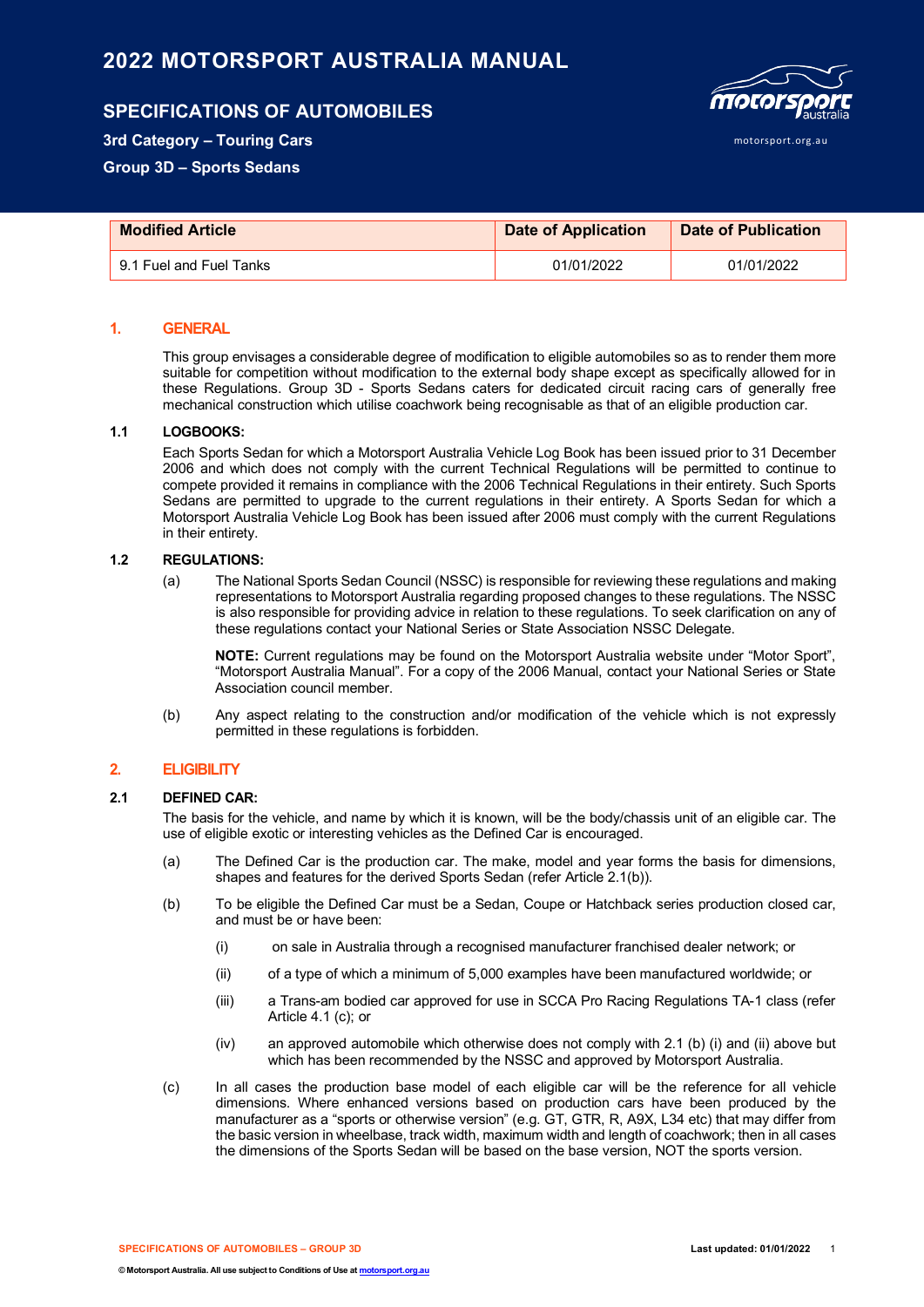- (d) Any mid-engine Defined Car will only be eligible where the entire cylinder block is re-positioned forward of the midpoint of the wheelbase.
- (e) The donor car is permitted to be a mid or rear engine car, but the resulting Sports Sedan must use a front / mid mounted engine location.

**Definition note:** "Mid-engine" production car refers to an engine located behind the driver seat. In the context of Sports Sedans, "mid mounted" means an engine block which is relocated to the front 50% of the sports sedans wheel base (refer Article 3.3).

(f) A Toyota MR2 issued with a log book prior to 1 August 2002, may continue to compete in mid-engine format with the engine to the rear of the midpoint of the wheelbase only when fitted with a reciprocating engine (of up to two litres capacity) or a twin-rotor rotary engine.

## **3. THE SPORTS SEDAN**

#### **3.1 CONSTRUCTION:**

Each Sports Sedan shall be constructed as a front-engine car utilising either a steel tubes chassis (space frame construction) or metal pressing chassis (floor pan construction) as follows:

- (a) Space Frame construction Sports Sedan: The chassis shall be constructed of steel tubes to which is attached the suspension, coachwork, aerodynamic devices and running gear. Metal drive train components, including mounting plates, may be incorporated into the chassis and be used as stressed members for any of the above attachments.
- (b) Two Wheel Drive (2WD) Floor pan Sports Sedan: A heavily-modified two wheel drive production car that utilises the standard factory sheet metal including roof, pillars, door sills and the majority of the cockpit floor section.
- (c) Four Wheel Drive (4WD) Floor pan Sports Sedan: A four-wheel drive production car that utilises the standard factory sheet metal, standard engine block configuration and cylinder head configuration.. The standard factory sheet metal shall be retained in the following areas: roof, pillars, door sills, floor section, sub-frame assemblies which incorporate suspension mounting points and standard pickup points, except where specific provision is made for modification of these items, as follows:
	- (i) Modification to the wheel wells to provide clearance for tyre and wheel assemblies;
	- (ii) Drilling holes for the fitment of permitted accessories and components;
	- (iii) Removal of unused standard brackets;
- (d) Each Sports Sedan shall have four wheels, of which only the front two are used for steering.

#### **3.2 SAFETY CAGE:**

(a) Each Sports Sedan shall incorporate a safety cage structure compliant with Schedule J.

**Note:** Attention should be given to the selection of the Defined Car to ensure that the requirements of Schedule J are met.

- (b) The chassis or the safety cage must incorporate at least two anti-intrusion bars on the driver's side. At no point in the door opening shall the cumulative vertical section of the door bars be less than that of the two individual tubes. Each anti-intrusion bar shall:
	- (i) have a minimum dimension of 38mm diameter and 2.5mm wall thickness and compliant with the material specifications of Schedule J; or
	- (ii) be proven by calculation to meet or exceed side intrusion load applied to the chassis and be Motorsport Australia certified. Motorsport Australia certification documents are to be carried at all times and be produced on request.
- (c) A Space Frame construction Sports Sedan fitted with a transaxle type rear mounted transmission or similar that has a suspension load bearing type layout (inboard suspension) may have the rearward backstay members of the safety cage formed in a 'V' type layout, providing the lower part of the 'V' centrelines are not more than 300mm apart at the mounting on the transmission. Refer Appendix A.
- (d) Each part of the chassis above the lower edge of the windows shall be regarded as forming part of the safety cage, regardless of whether they are part of the mandatory safety cage as defined in Article 3.2(a) above, or optional members and shall be subject to the requirements of Schedule J.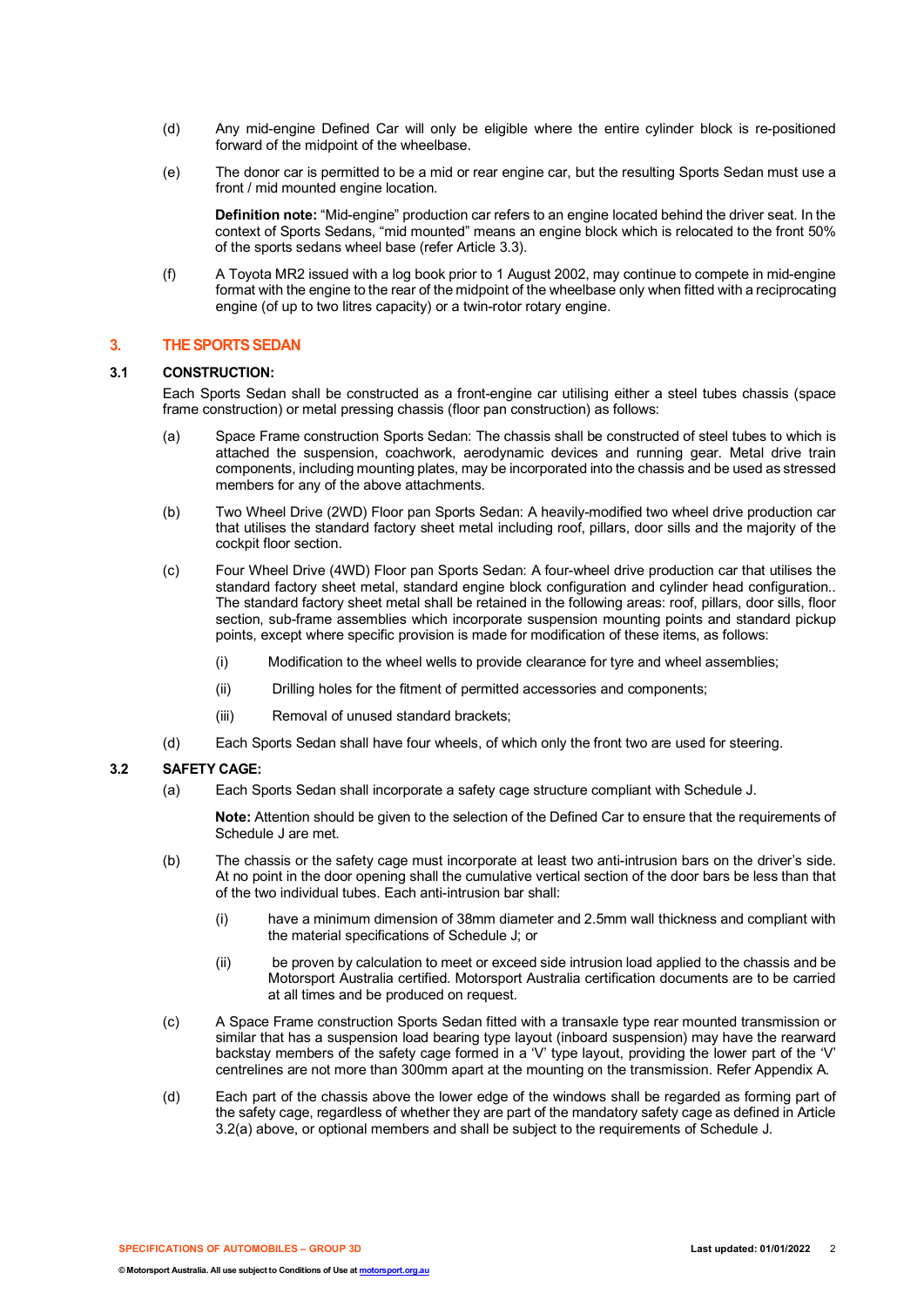## **3.3 WHEELBASE:**

The wheel base shall be within a total difference of ±100mm of the original wheel base position of the Defined Car and the location of the centrelines of the front and rear hubs shall be within ±100mm of that of the centrelines of the front and rear hubs of the Defined Car.

#### **3.4 CLEARANCE:**

Each Sports Sedan shall be so constructed that no part of the car shall be less than 40mm above the ground when, measured with all tyres at a pressure of 1.7 bar (25 psi).

## **3.5 RACING WEIGHT:**

**Racing weights:** The following tables indicate minimum racing weight for each Sports Sedan based on engine capacity:

| up to 1300cc   | 680kg             |
|----------------|-------------------|
| 1301 - 1600cc  | 730 <sub>kg</sub> |
| 1601 - 2000cc  | 780kg             |
| $2001 - 2500c$ | 800 <sub>kg</sub> |
| 2501 - 3550cc  | 900 <sub>kg</sub> |
| 3551 - 4500cc  | 975kg             |
| 4501 - 5100cc  | 1050kg            |
| 5101 - 6000cc  | 1125kg            |

**Note:** These are minimum racing weights for rear-wheel drive vehicles, and include the driver.

| For each Front-wheel drive vehicle | Subtract 50kg from the above weight                                           |
|------------------------------------|-------------------------------------------------------------------------------|
| For each Multi-valve vehicle       | Add 75kg to the above weight for<br>each vehicle above 2501cc swept<br>volume |
| For each four-wheel drive vehicle  | Add 100kg to the above weight                                                 |

## **4. COACHWORK**

#### **4.1 COACHWORK:**

- (a) The body shell (deemed to be all externally visible body panels) shall be unchanged in external shape except as provided for within these regulations.
- (b) The silhouette of the Defined Car shall remain unmodified apart from the modifications permitted in these regulations.
- (c) Approved TA-1 Trans-Am bodies are permitted, however shall remain as per SCCA pro racing technical regulations in their entirety except as permitted in 4.1(c) (i) and 4.1(c) (ii), save that panels may be manufactured locally without the part number ID present. Any locally produced part must be identical to the homologated part in shape, size and proportion. Exterior coachwork and aero components shall remain compliant with the Trans-Am body produced for that approved body.
	- (i) Vertical vanes may be fitted under the Trans-am homologated rear floor/bumper panel in order to develop a rear diffuser effect. Each vane fitted shall be no wider than the inside of the rear tyres when inflated to 1.7 bar/25 PSI, no further forward than the rear axle centreline and no lower than the chassis ride height at the rear axle centreline. Each vane shall not protrude rearward of the rearmost point of the rear bumper bar.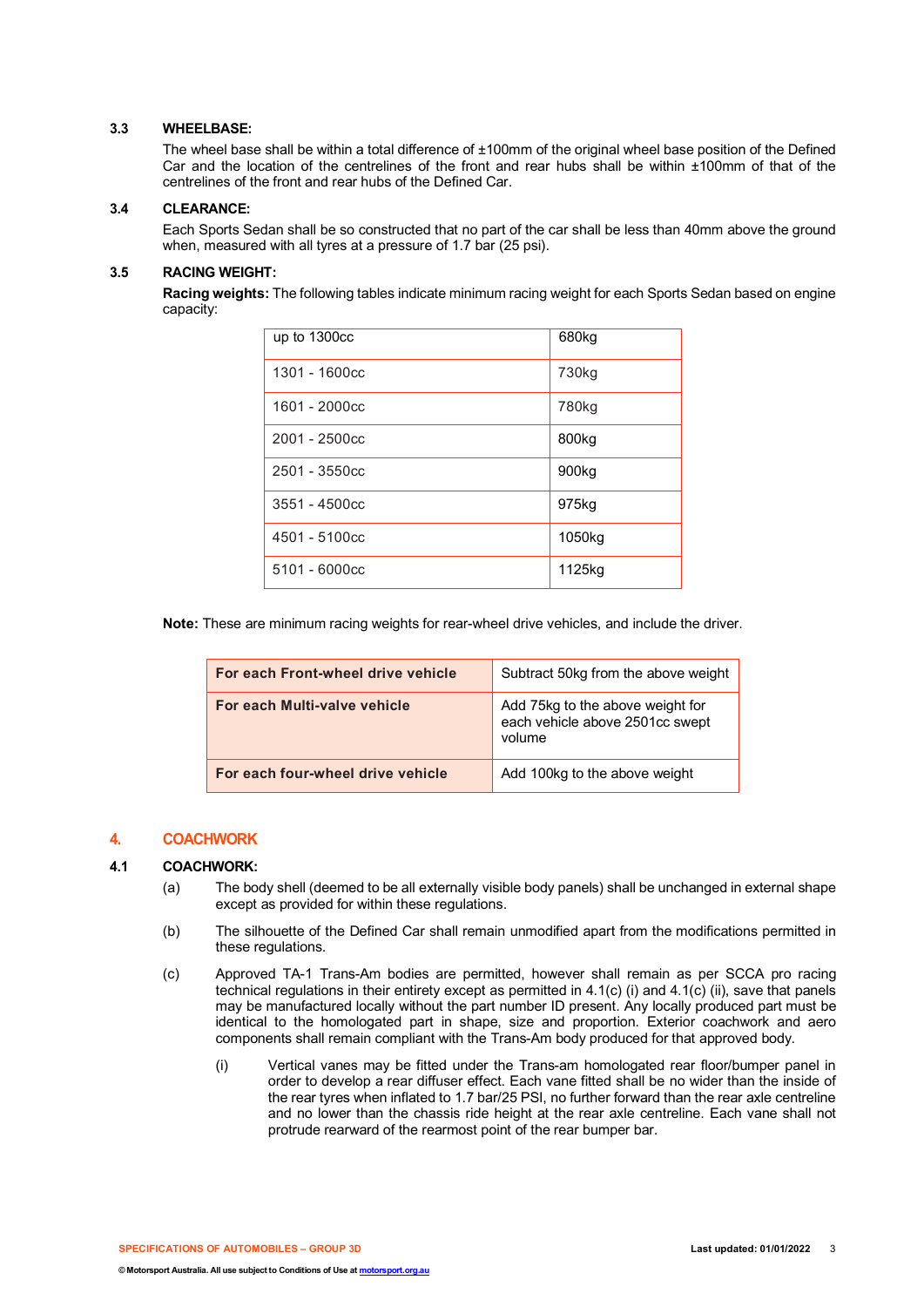- (ii) A Trans-Am front air dam or splitter may extend no further than 50mm horizontally, measured perpendicular to the front bumper/coachwork at any measured point and shall be no wider than the front flares/mudguards.
- (d) Each external body trim decoration greater than 150mm in width shall remain in place.

#### **4.2 MATERIALS:**

- (a) All body panels may be replaced by panels of optional material, retaining the external shape, proportion and silhouette of the Defined Car. Additions to replacement and modified body panels, where permitted, shall be manufactured from one of the following:
	- (i) Material of the same gauge and composition as the original part; or
	- (ii) Aluminium, or aluminium alloy, of a gauge not thinner than 1.2mm (commercial grade tolerances); or
	- (iii) Glass fibre and/or glass-reinforced plastic, carbon fibre and/or Kevlar composite materials of a gauge not thinner than 1.5mm.
- (b) The bonnet and boot lid may be replaced and incorporated into "one-piece" panels, with surrounding panels identical in external shape to the original. If incorporated into a one-piece panel there shall be a definition line a minimum of 3mm wide defining the guard to bonnet join, pop up headlight panel, etc so as to maintain the external appearance of the Defined Car.

#### **4.3 ROOF:**

- (a) It is permitted to fit an approved duct in the roof of the vehicle for cockpit ventilation. The duct shall be mounted on the longitudinal centreline of the roof and no further rearward than 150mm of the top of the windscreen. The Duct must be the V8 Supercar approved Roof Duct available from Lightning Composites, Part No. LCVF-RV13.
- (b) Each car manufactured or fitted as standard with a sunroof shall have a permanent replacement panel fitted into the sunroof opening so as to make the roof section one piece. Each such panel shall be made from materials as defined in Article 4.2.

#### **4.4 FRONT & REAR BUMPERS AND PANELS:**

- (a) The rear bumper, fascia, or beaver panel may be modified to only facilitate the passage of the exhaust and for the fitment of a rear diffuser as defined in Article 6.1 (k). The rear facia or beaver panel may be modified to facilitate rear venting as defined in Article 4.10.
- (b) The front bumper and grill shall retain its original appearance and location in relation to the unmodified area of the coachwork down to the horizontal centreline of the front wheel hub. It may be integral with the air dam and surrounding coachwork. If the upper edge of the bumper is in line with or below the horizontal wheel centreline then the upper edge and the area 60mm below shall remain unmodified so as to keep the original appearance and identity of the defined car. Refer Appendix A
- (c) The bumper or fascia returns may be splayed horizontally to merge with the front mudguard flares. No part of the bumper or air dam shall be wider than the widest point of the modified front mudguards. Refer Appendix A

The shape of the original bumper or fascia may be modified to merge with the air dam below a horizontal plane passing through the centreline of the front wheel hubs (refer Article 4.5 (b). The size and placement of ducted openings to this area are free.

#### **4.5 MUDGUARDS:**

- (a) Mudguard flares, made of alternative material (refer Article 4.2) may be extended or added in order to cover the wheels and tyres as defined in Article 4.5(b) and Article 4.5(c) below. The mudguard and/or flares may be extended in width up to a maximum of 100mm per side in excess of the width of the original Defined Car. The leading and trailing edges of the reformed wheel arch shall merge with the original body work at an angle of 45 degrees or less from a line drawn horizontally down the side of the vehicle. Flares may extend a maximum of 400mm forward and 600mm rearward from the reformed wheel arch. It is permitted to include a flat section in the vertical plane on the outer portion of the guard that is surrounding the wheel arch opening, to a maximum width of 30mm. Refer Appendix A
- (b) When viewed from above, the coachwork shall cover the complete wheels to the horizontal centreline of the hubs with the wheels in the straight ahead position. The rear extremities of the front and rear mudguards and/ or extensions shall continue below a horizontal line drawn through the centreline of the wheel hubs down to the original lower point of the mudguard and shall cover the full width of the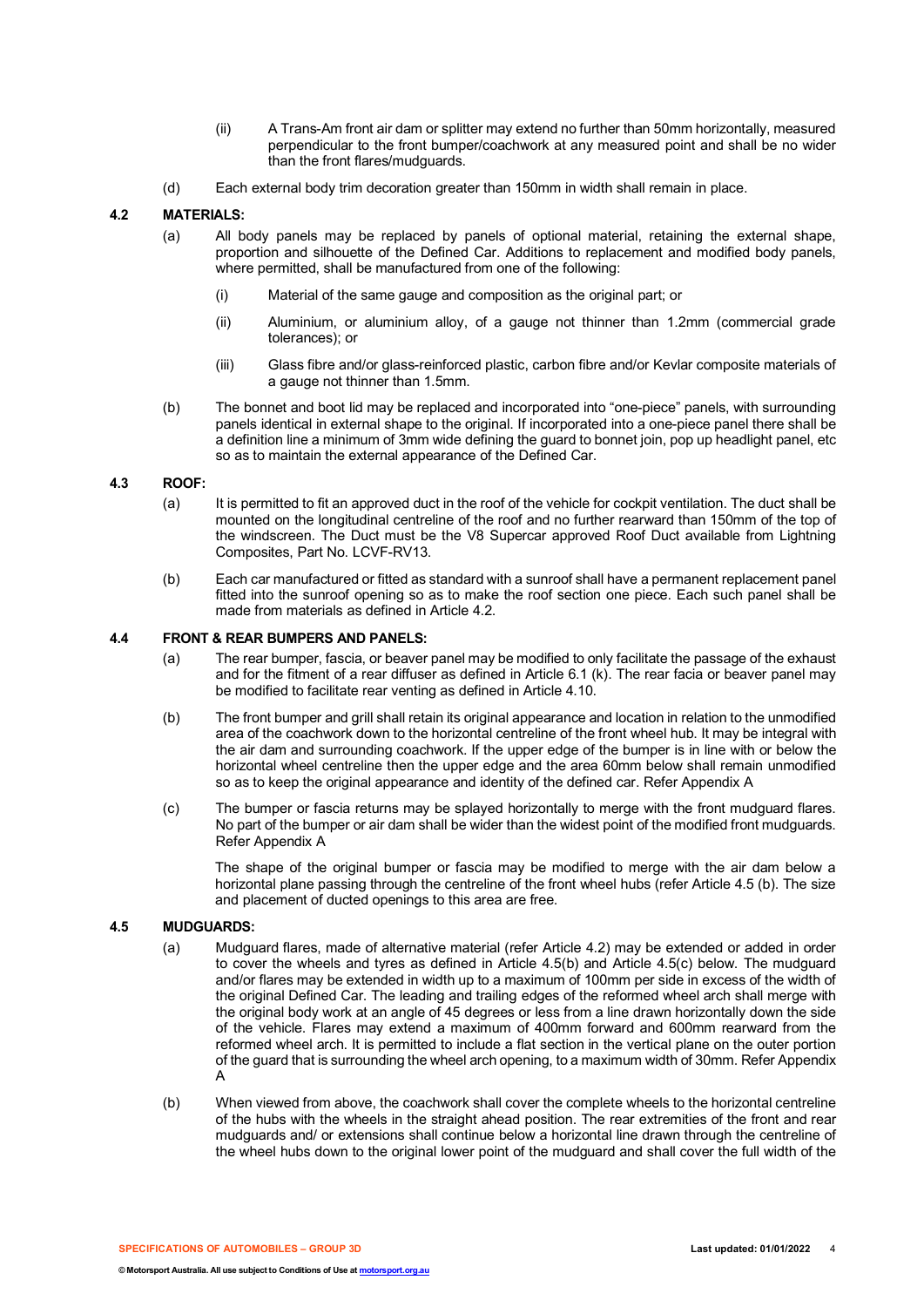tyres down to the horizontal centreline of the wheel hub height when viewed from the rear with the wheels in the straight ahead position.

- (c) No hole shall be permitted in mudguards other than those originally provided by the manufacturer or under these regulations (refer Article 4.5(g), 4.5(h)).
- (d) The leading or trailing edge of the mudguard flares may exceed the 45-deg. maximum angle, by the minimum amount, to permit flares that would otherwise encroach on unmodified bumpers, lights, grills, front doors and features found on the Defined Car. Refer Appendix A
- (e) Any flares or extensions of mudguards which are less than the maximum permitted dimensions shall fit as a whole within the silhouette which would have been created by a flare of the maximum dimensions.
- (f) The minimum radius on the outer upper edge of the guard shall be 5mm. Refer Appendix A. Each mudguard/rear door or flare may be modified to permit the exhaust pipe outlet to pass through a cutout/relief therein and shall have no more than 12mm clearance around the exhaust pipe at any point, such that no part of the modification is above a horizontal plane passing through the horizontal centreline of the rear wheel hub (refer Article 7.5).
- (g) Louvered vents shall be permitted in the upper surface of the front mudguards/bonnet area. Each vent shall be positioned above the wheel/tyre assembly, no further forward than the leading edge of the tyre and no further rearward than the trailing edge of the tyre with the wheels in the straight ahead position. Each vent shall be no closer to the outer edge of the guard laterally than 20mm, shall be no further inboard than the inside edge of the front tyre with the wheels in the straight ahead position and have a maximum area of 600cm2 per guard. The pitch of the louvers shall be between 25mm and 40mm and no higher than 25mm above the surrounding area of the mudguard where fitted. Refer Appendix A
- (h) An opening is permitted in the front mudguards between the rear of the wheel arch opening and the trailing edge of the mudguard. The opening is to be no closer than 30mm to either edge and no higher than the top of the wheel arch. Each opening shall have a maximum area of 400cm2 per guard. In side view no part of the vehicle inside the mudguard may be seen through the opening. Refer Appendix A

#### **4.6 BONNET:**

- (a) Up to 3 bonnet vents with a maximum combined area of 3200cm2 may be fitted. This maximum applies to any car, regardless of venting area on the eligible car. The vent/s may have a raised leading edge (inclined rearwards) to a maximum height of 40mm from the surrounding area of the bonnet and may taper down to the bonnet surface along the sides of the vent/s. Each opening may be any shape and the vent elements must limit the visibility of other components under the bonnet when viewed from the front or sides. The maximum combined vent area includes any opening between the scuttle/plenum area and the trailing edge of the bonnet (refer Article 4.6(c)). If the bonnet vents are not louvered they shall not be just a hole in the panel in that they shall be fitted with panels or ducting down to the water radiator/intercooler/oil coolers/fans so no other parts of the under bonnet are visible. Refer Appendix A
- (b) A change to the shape of the engine cover shall be permitted where the position of the engine or its actual induction components (excluding brackets, linkages etc.) prevents the full closing of a panel of the original shape and size, save that the maximum increase in height must not exceed 100mm, that the lateral clearance of the alterations around the offending components does not exceed 75mm, and that the maximum width does not exceed 450mm. A panel of modified shape shall completely cover the part or parts which cause the change to be affected and shall not have external openings, except for the purpose of air intake into a sealed air box (refer Article 4.2). It shall not hinder the safe operation of any part of the Sports Sedan and shall not impair the vision of the driver.
- (c) Scuttle/Plenum or bonnet to windscreen opening: Where any area of the windscreen and associated lower panel or trim is below the profile of the bonnet as viewed from the front, the windscreen and associated lower panel or trim are free in such area. Where any part of the engine block extends forward of the windscreen, a flame and liquid-proof panel shall be installed to prevent engine fluids or fire from escaping between the windscreen and bonnet.

#### **4.7 DOORS:**

(a) **Front doors:** Each front door may be functional and shall retain the original external shape, size and proportion save for the modification to fit side skirts (refer Article 4.8 (b)). All window regulator mechanisms may be removed. Original front door catches, and hinges may be replaced with suitable alternative fittings. Internal anti-theft locks shall be rendered inoperative or removed. The driver's window net is to be attached to the roll cage and/or chassis in accordance with Schedule I.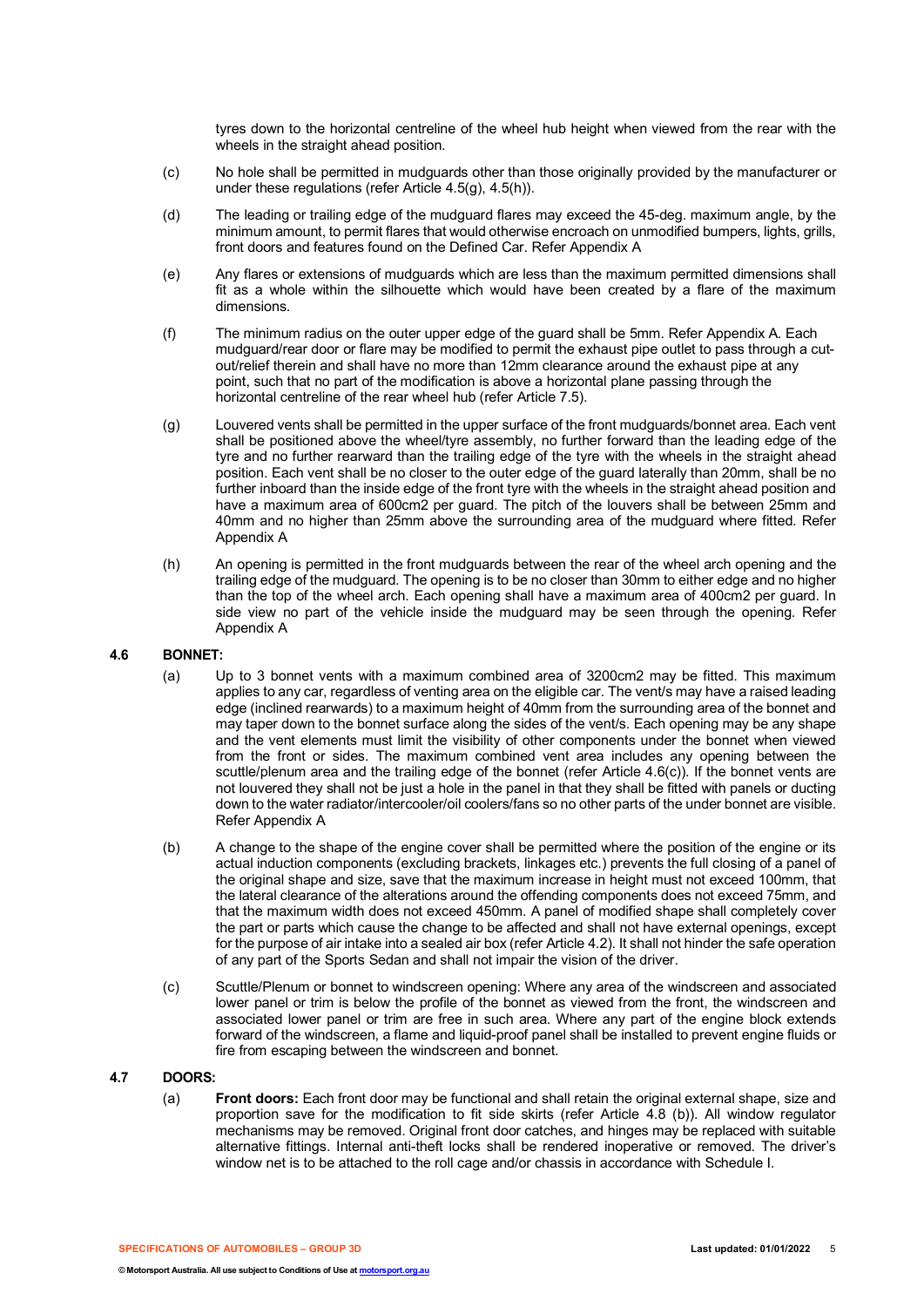- (b) Opening front doors must be operable from the inside and the outside of the Sports Sedan.
- (c) The front door/s may be cut horizontally along the full length of the door only at a height no higher than the intersecting point of the tubes that form the side intrusion protection structure and hinged at the front. This shall be classed as an opening door. The remaining fixed lower section of the door shall maintain the external appearance of the standard door down to its lowest point or to the side skirt, if fitted (refer Article 4.8(b)). The gap between the removable upper section and the fixed lower section shall be a maximum of 3mm, with the original appearance of the door to be retained. Refer Appendix A.
- (d) Non-opening front doors with or without removable panels must not be fitted with windows.
- (e) **Rear doors:** On a four-door car, the door skins of the rear doors may be made integral with the surrounding coachwork. On cars where the door skins do not extend around the window frame the original appearance and shape of window frame trims must be retained. The rear mudguard flares may extend over part of the surface of the door skin. The area of coachwork under the flare, which may include part of the "C" pillar, may be removed. If the original external door handles on rear doors are removed the resulting aperture must be filled.
- (f) The gaps between any removable body panels or opening doors must be a maximum of 10mm.

#### **4.8 PILLARS, ROCKER PANELS AND SIDE SKIRTS**

- (a) On a Space Frame construction car the original shape and area of the A, B and C pillars, rocker panels and front door frames that are externally visible when the doors are closed shall be retained. The area that is not visible below the lower window line when the doors are closed may be removed and replaced with sheeting to maintain the integrity for the sealing of the cockpit from the ingress or entry of debris and fluids.
- (b) It is permitted to fit side skirts to the area between the trailing edge of the front mudguard flare and the leading edge of the rear mudguard flare. They shall be no wider than a straight line between the outer edges of the mudguard flares where the skirts meet the flares. Each side skirts shall not extend below the horizontal plane created by the floor of the Sports Sedan and shall be a maximum of 160mm in height at any point. If this is higher than the lower edge of the door, the lower part of the door may be modified to allow the skirt to be a maximum of 160mm high at any point. If a side skirt is fitted as described, the original rocker panel it is covering may be removed underneath the skirt. Refer Appendix A

#### **4.9 FLOOR:**

- (a) A floor that is visible with all covers attached shall seal the cockpit from the outside of the vehicle. Any sealed floor below the engine shall have one or more openings directly below the engine to let fluid egress in the event of an engine failure or fuel leak in the engine bay.
- (b) A floor may be replaced by a component whose lower surface is flat and is mounted parallel to the bottom edge of the rocker panel and complies with the following:
	- (i) It shall extend no further forward than the leading edge of the front tyres and it shall not extend further rearward than the centreline of the rear axle.
	- (ii) On any Sports Sedan where the bottom edge of the rocker panel is not a straight line, the lower edge of any replacement floor shall be parallel to a straight line drawn along the lowest straight edge of the door/s on either side of the Sports Sedan.
- (c) It is not permitted to create any aerodynamic device in the floor including the underside of the skirts unless provided for in these regulations.
- (d) In all cases (original or replacement floor pan), an additional flat surface may be fitted in addition to, or in place of, the original panel work which would normally constitute the boot floor or rear hatch floor. For each floor section rearward of the centreline of the rear axle it may be inclined at an angle, the maximum of which will necessitate that it meets the underside of the beaver panel or rear bumper bar assembly. If fitted, this rear under-tray panel shall:
	- (i) Be added to the rear of the trailing edge of the original rocker panel or cockpit bulkhead;
	- (ii) Extend no further rearward than the underside of the beaver panel or rear bumper bar assembly (at any point across the width);
	- (iii) Have its leading edge no lower than and parallel to the floor pan or any replacement surface;
- (e) It is not permitted to include any vanes or other aerodynamic devices in the flat surfaces of the floor or rear under-tray, except for fitment of the diffuser (refer Article 6.1(k)).

**SPECIFICATIONS OF AUTOMOBILES – GROUP 3D Last updated: 01/01/2022** 6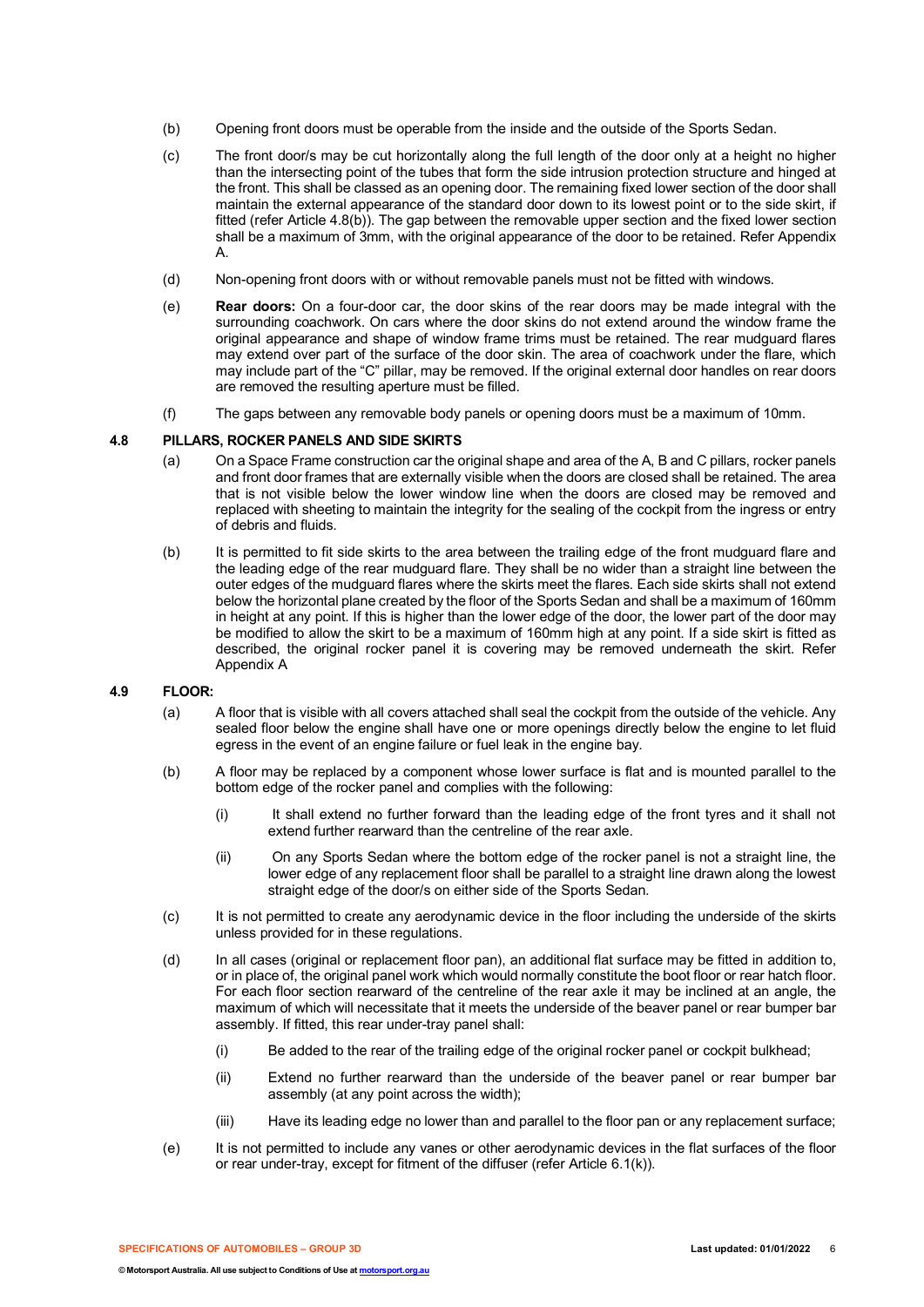- (f) The addition of a hole or holes shall be permitted in both the flat surfaces defined in Article 4.9(b) or 4.9 (d) only for mechanical or suspension associated components or attachment purposes.
- (g) The rear beaver panel and/or bumper bar, whichever is the lower, shall remain original in shape and position other than any modification permitted for the fitting of a diffuser. Refer Article 6.1(k) of these regulations.

## **4.10 REAR FACING VENTS:**

- (a) One or more vents may be created in the rear facing areas of the Sports Sedan rearward of the trailing edge of the roofline (including the rear windscreen, fascia or beaver panel but excluding the rear bumper, tail lights, mudguards or any extensions/flares) except where defined in Article 4.9(a). Any vent created by removal of material in areas other than the rear windscreen must be replaced with mesh. Any vent created in the rear windscreen must have a maximum individual area of 20cm² each. The maximum combined surface area of all rearward facing vents is 1,000cm².
- (b) Should a lower height rear diffuser be fitted, it is permitted to vent through the rear bumper up to the axle centreline in the space that otherwise may be filled by a rear diffuser.

#### **5. INTERIOR**

#### **5.1 INTERIOR:**

- (a) All standard interior fittings and/or trim may be removed.
- (b) Any front door trim that is removed shall be replaced with a flush-fitting rigid material (refer Article 4.2). Local modifications shall be permitted to facilitate fitment of safety cage members and/or anti-intrusion bars.
- (c) Each window may be replaced by a suitable rigid transparent material of adequate strength (e.g., polycarbonate), which shall be of a minimum material thickness of 3mm for side and rear windows, and a minimum material thickness of 6mm for the windscreen, save that the fitment of front side windows is optional. It is permitted to fit one NACA type duct in each of the front door windows. It is permitted to fit a maximum of two NACA type ducts in each rear side window.
- (d) Each passenger seat in the car may be removed and any space for other than the driver may be encroached.
- (e) If the original driver's seat is removed, the replacement seat must comply with Schedule C.
- (f) The centreline of the driver's seat shall be positioned away from the longitudinal centreline of the Sports Sedan either to the left or the right by a minimum of 200mm. When measured vertically at shoulder height the face of the driver's seat that the driver's back touches when seated normally shall be at least 75mm forward of the leading edge of the rear tyre. Refer Appendix A
- (g) A crushable structure may be fitted to the outside of the chassis on the driver's and passenger's side of the Sports Sedan in addition to the side intrusion tubes (refer Article 3.2(b)). It is recommended this take the form of a Nomex® or aluminium honeycomb such as Ayrelite 2022® and, if fitted, shall have a minimum thickness of 50mm and a minimum volume of 5cm3. This shall be located in the vicinity of the driver's hip, and may be incorporated into the chassis.

## **6. AERODYNAMIC AIDS**

## **6.1 AERODYNAMIC AIDS:**

- (a) It is permitted to fit a spoiler or air dam on the front of the car such that no part of it shall extend more than 100mm horizontally, measured perpendicular to the coachwork at any measured point and it shall be no wider than the front flares/mudguards. Refer Appendix A
- (b) A front diffuser or an air dam under-tray may be installed. No part of the front diffuser or under-tray shall extend further rearward than the vertical centreline of the front wheel hubs. Each part of the diffuser or under-tray shall be within the vertical projection of the car, including any modified coachwork.
- (c) It is permitted to fit a maximum of two dive planes/canards on each side of the front bumper fascia/air dam in front of the wheel arch. The dive planes/canards shall be no wider than the flare/coachwork, no higher than the front wheel hub horizontal centreline and have a maximum width at any point of 200mm measured perpendicular to the longitudinal centreline of the Sports Sedan. Each dive plane/canard shall not be extended outside the vertical projection of the front diffuser/air dam (refer Article 6.1 (a)). Refer Appendix A.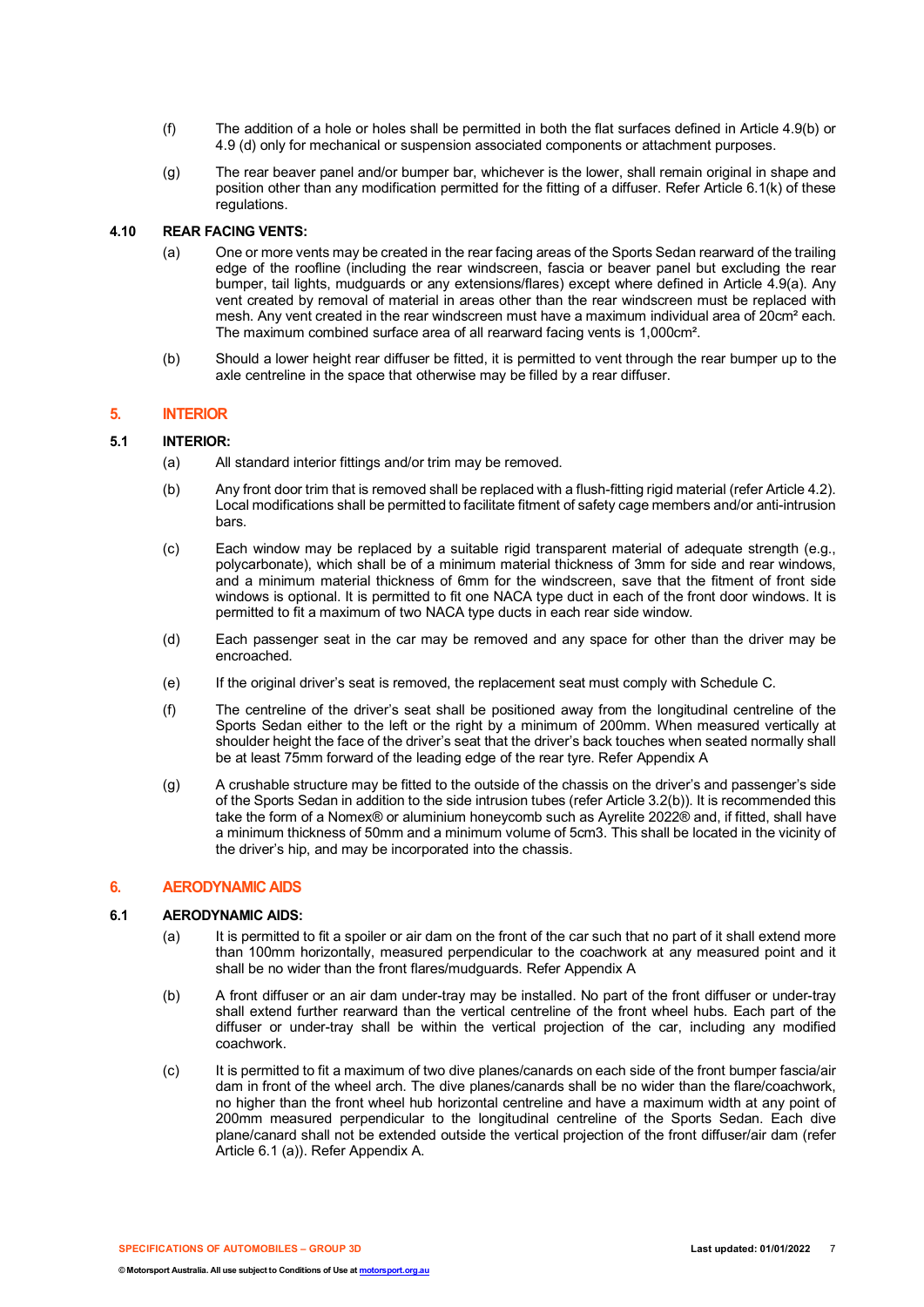- (d) It is permitted to fit a rear deck lid spoiler of maximum height 200mm above the coachwork where mounted, and of a width not exceeding the width of the coachwork excluding any flaring of the mudguards. It shall be fitted without interruption with the rear deck and shall:
	- (i) not restrict rearward vision below that required;
	- (ii) not extend rearwards of the rearmost extremity of the coachwork; and
	- (iii) only be fitted rearwards of the rear window; and
	- (iv) only be fixed in position and not moveable whilst the car is being driven.
- (e) In the case of a car which is defined as a hatchback, the spoiler may be fitted rearwards of the centreline of the rear axle.
- (f) It is permitted to fit a rear wing assembly as an alternative to and instead of a rear deck lid spoiler (refer Article 6.1(d)) subject to:
	- (i) The wing assembly extending no further rearward than 200mm beyond the rearmost part of the original coachwork and extending no further forward than 700mm beyond the rear most point of the original coachwork. Refer Appendix A
	- (ii) The wing assembly shall be a single or dual element only. The overall width of the wing assembly, including mounts & end plates, shall be no wider than the width of the vehicle at its widest point on the rear 50% of the coachwork. A single element wing shall use a maximum horizontal length of 400mm and maximum width of 1830mm, including mounts & end plates. A dual element wing shall use a maximum combined horizontal length of 400mm, width of 1600mm, including mounts & end plates and a wing element maximum gap of 40mm. Refer Appendix A.
- (g) Each wing mount shall not provide vertical thrust.
- (h) No part of the wing assembly shall be movable or adjustable while the car is in motion.
- (i) No part of the wing assembly shall be higher than a horizontal line drawn from the highest point of the roof. Refer Appendix A
- (j) An aerodynamic device may not be used for any additional alternative function, e.g. for the mounting of an oil radiator, unless permitted in these regulations.
- (k) It is permitted to fit a rear diffuser. The diffuser may have vertical vanes fitted. No part of the diffuser shall be lower than the lower face of the floor between the rocker panels, shall be no wider than the inside edge of the rear tyres inflated to 1.7 bar (25 psi) and shall not be higher than the horizontal centreline of the rear wheel hubs. The diffuser shall extend no further forward than the vertical leading edge of the rear tyres inflated to 1.7 bar (25 psi) and shall be no further rearward than 100mm beyond the rear-most point of the original coachwork. The rear bumper, fascia and/or beaver panel may be modified to facilitate the fitment of the rear diffuser. The diffuser is to fill this opening fully with due reference to Article 4.10(b) and 4.4(a). Refer Appendix A.
- (l) It is permitted to vent any oil cooler through the diffuser panel providing no part of the cooler or ducting protrudes through the diffuser lower panel, fasteners excluded, and it shall remain within the plan view of the coachwork.
- (m) It is permitted to exit the exhaust through the diffuser panel subject to exhaust exit requirements in Article 7.5 of these regulations.

#### **7. MECHANICAL COMPONENTS**

#### **7.1 BRAKES:**

The design, construction and components of the braking system shall be free save for the following:

- (a) Anti-lock braking systems shall not be permitted unless on a 'Floor Pan' type car (refer Article 8.2 of these regulations).
- (b) Each car in a circuit race shall be fitted with a dual circuit braking system so arranged that the pedal normally operates on the four road wheels and, in the event of leakage at any point in the system, the pedal shall still control two wheels on the same axle.
- (c) Only brake rotors manufactured from ferrous material shall be used. A maximum of one brake rotor per wheel is permitted. A maximum of two brake calipers is permitted per brake rotor.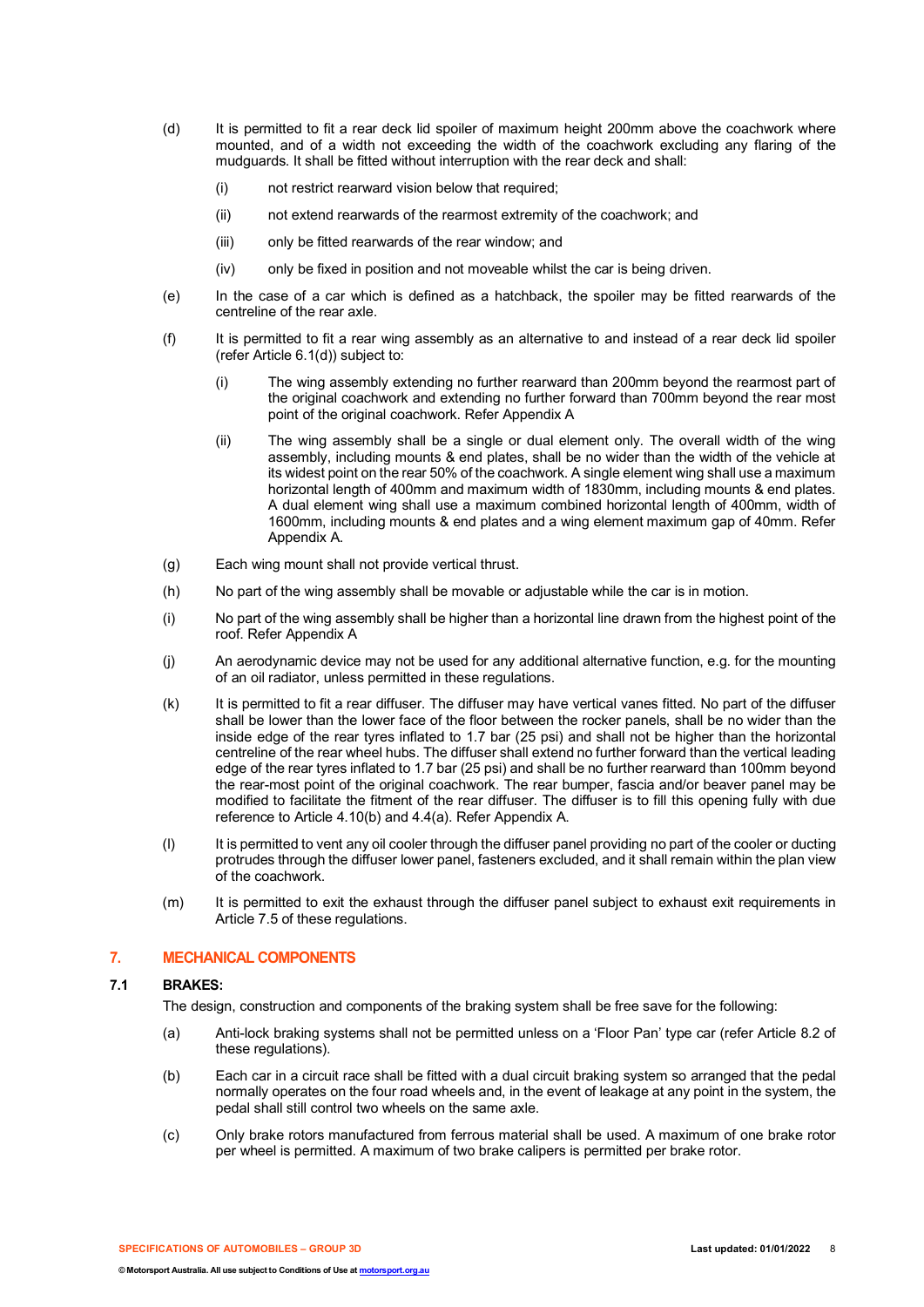## **7.2 SUSPENSION:**

Each suspension component and their mounting shall be free, save for the following;

- (a) Restrictions defined in Article 3.1 (a) and 3.1 (c)
- (b) Any type of 'active' suspension control or adjustment shall not be permitted save for gas pressured dampers.
- (c) Any ride height adjustment shall not be permitted whilst the car is in motion or to be activated by the driver while seated in the normal driving position.

#### **7.3 TRANSMISSION**

The design, construction and components of the transmission and final drive shall be free, save for the following:

- (a) It shall be a 'manual' type transmission.
- (b) The clutch shall be controlled exclusively by the driver by either mechanical or hydraulic actuation. It is not permitted to use any type of electronic clutch actuation systems.
- (c) Only one clutch assembly shall be permitted to be fitted to each car.
- (d) Four-wheel drive shall be permitted on cars originally produced in that configuration (refer Article 3.1(c)); however they shall remain in 4WD Floor pan Sports Sedan configuration.
- (e) The maximum number of forward gears shall be six.

#### **7.4 ENGINES:**

The design, construction and components of the engine shall be free save for the following:

- (a) Only an engine block or casing permitted in these regulations shall be used. Each engine block or casing shall be:
	- (i) a cylinder block, rotor and rotor casing derived from a vehicle of which at least 2500 examples were built; or
	- (ii) A manufacturer mass-produced rotary engine assembly is acceptable up to a maximum of 3 rotors; or
	- (iii) an engine approved for Australian V8Supercar pre-2015; or
	- (iv) One of the following selected engines previously approved for use in USA NASCAR racing:
		- (A) GM Performance Parts/Chevrolet SB2.2.
		- (B) Chevrolet R07.
		- (C) Dart SBF Iron Eagle 351 Sportsman (Ford configuration).
		- (D) Ford FR9.
		- (E) Dodge R5/P7.
		- (F) Dodge R6/P8.
		- (G) Toyota NASCAR Engine
- (b) It is permitted to use a cylinder block or intermediate/end/rotor housing manufactured by a supplier to the aftermarket provided that:
	- (i) It is an identifiable replacement for a permitted, original equipment cylinder block or intermediate/end/rotor housing; and
	- (ii) The centrelines of the crankshaft and cylinder bores or the intermediate/end/rotor housing are in the same relative position as the original equipment block it is based on; and
- (c) The replacement cylinder block or the intermediate/end/rotor housing can utilise original equipment and/or manufactured internal engine parts.
- (d) The engine block or intermediate/end/rotor housing material, each cylinder head, each rotary end/centre housings and all ancillary equipment shall be free.
- (e) To establish total engine capacity: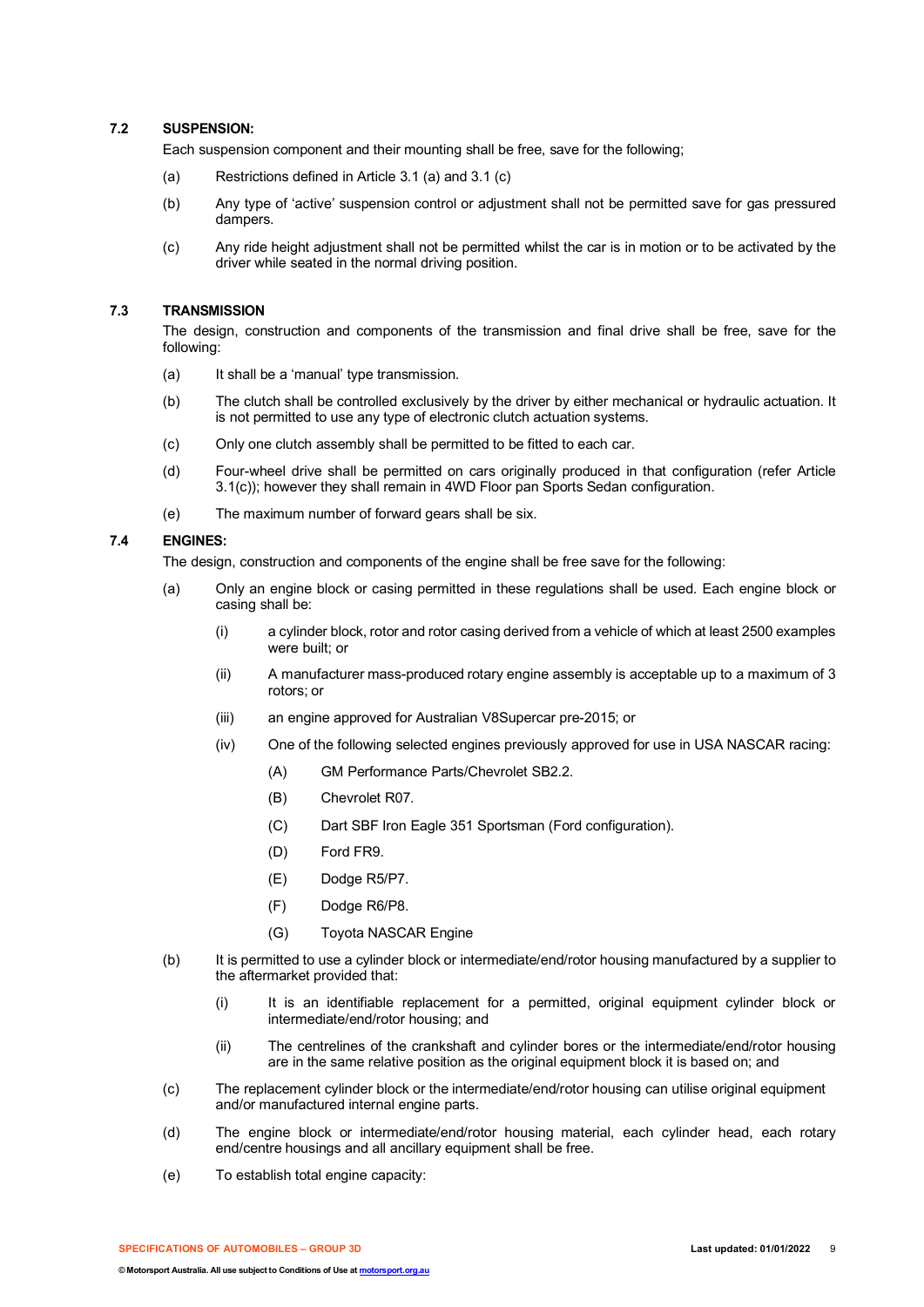- (i) A multiplying factor of 1.7 applies to forced induction engines.
- (ii) A multiplying factor of 1.75 applies to rotary engines.
- (iii) The maximum engine capacities therefore are:

| Naturally-aspirated reciprocating | 6000cc             |
|-----------------------------------|--------------------|
| Naturally-aspirated rotary engine | 3428cc             |
| Forced-induction reciprocating    | 3529cc             |
| Forced-induction rotary engine    | 2016 <sub>cc</sub> |

(f) Only one internal combustion engine shall be permitted to be fitted to the car. No other source of motive power shall be permitted.

## **7.5 EXHAUST:**

The design, construction and components of the exhaust system shall be free save for the following:

- (a) Exhaust outlets must direct exhaust gases horizontally or downward.
- (b) No part of the exhaust outlets is to be higher than the horizontal centreline of the rear wheel hubs.
- (c) The exhaust may exit to the side or to the rear.
- (d) An exhaust that exits rearwards shall not protrude more than 20mm beyond the rearmost portion of the unmodified coachwork.
- (e) An exhaust that exits sideways, each outlet shall be located rearward of the midpoint of the modified wheelbase and project a maximum of 10mm beyond the maximum width of the coachwork or a minimum of flush with the panel it is exiting through.
- (f) Each exhaust outlet below the floor shall terminate no more than 50mm within the plan view of the adjacent coachwork.

## **7.6 WHEELS AND TYRES:**

The design, construction and components of the wheel and tyre shall be free save for the following:

(a) The maximum width of any complete wheel assembly shall be 370mm, measured with at least 1.7 bar (25psi) of pressure in the tyre. The maximum diameter of any wheel rim is to be 18 inches.

## **8. ELECTRICAL COMPONENTS**

## **8.1 DESIGN AND CONSTRUCTION:**

The design, construction and materials of the electrical system and components shall be free save for the following:

- (a) The original external shape and location of all lighting and signalling equipment must be retained.
- (b) Each original headlamp and turn indicator not used, shall have their replacement blended with the surrounding coachwork. Where an original headlamp and/or signalling equipment is removed, suitable decals of original size and location shall be used in their place. Front lighting and signalling equipment need not be functional. For Sports Sedans with retractable headlights, the external shape shall be determined to be that attained should the headlights be in the parked off position.
- (c) Each tail lamp and brake lamp shall remain operable, with a minimum power of 3 Watts for each tail light, and a minimum of 20 Watts for each brake light (or the LED equivalent).

#### **8.2 ELECTRONIC SYSTEMS:**

- (a) For the purpose of these regulations, a performance electronic system is defined as a computercontrolled device that manages, governs or directs the automatic operation or control of equipment.
- (b) The following Performance Electronic systems are permitted:

**SPECIFICATIONS OF AUTOMOBILES – GROUP 3D Last updated: 01/01/2022** 10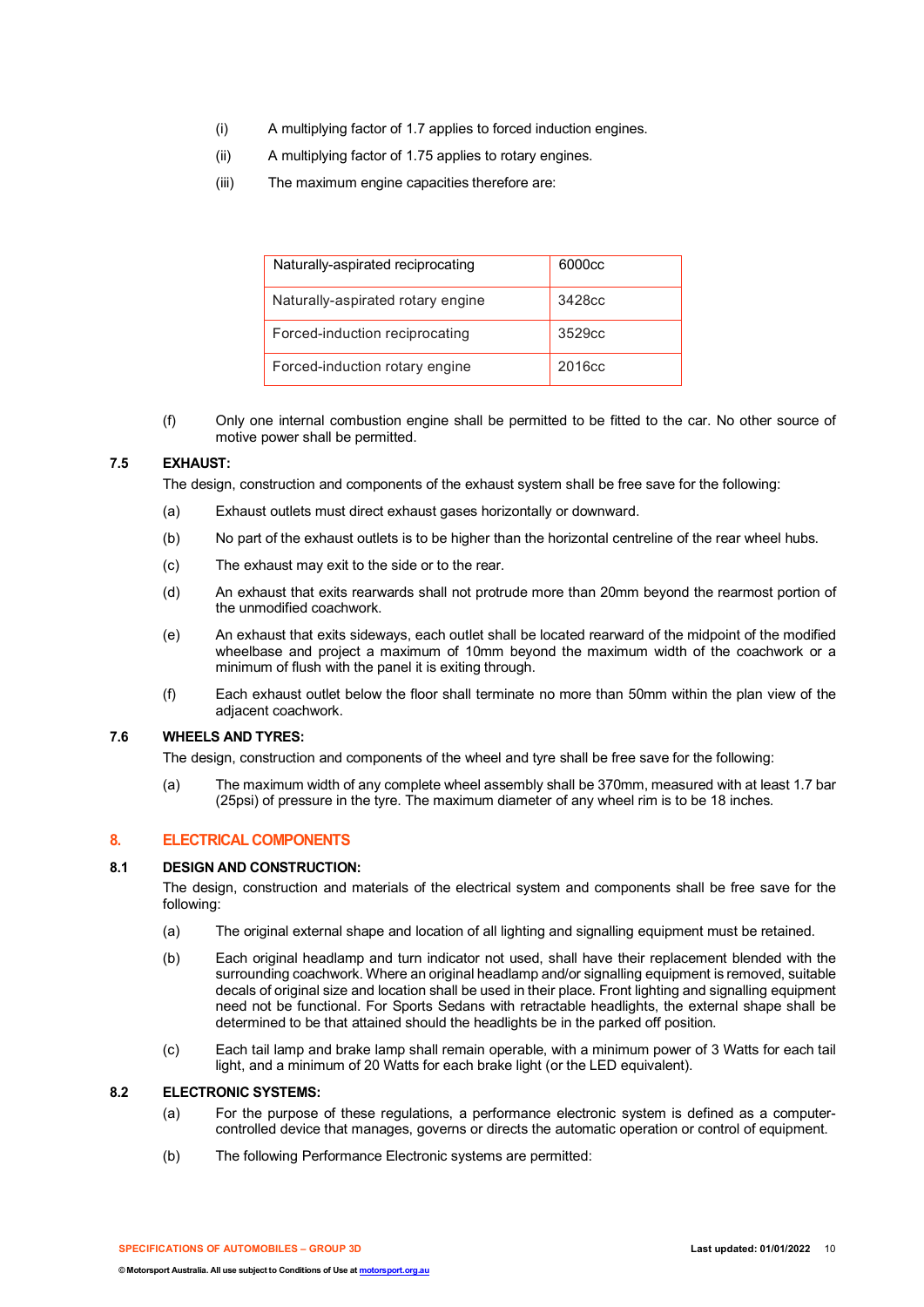- (i) Traction control
- (ii) Launch control
- (iii) Electronic throttle actuation (fly by wire)
- (iv) Engine management
- (v) Data logging
- (vi) Telemetry car to pit only
- (vii) Paddle Shift
- (c) The following performance electronic systems are not permitted:
	- (i) Differential action/adjustment/control of any type
	- (ii) Clutch control of any type
	- (iii) Suspension or Damper adjustment/control
	- (iv) Automatic Gear Selection or shifts
	- (v) Antilock Braking Systems
	- (vi) Stability system
	- (vii) Ride height control
	- (viii) Telemetry pit to car
- (d) The following performance electronic systems are only permitted in 'Floor Pan' type cars if fitted as an unmodified OEM system from the Defined Car:
	- (i) Stability control
	- (ii) Suspension control
	- (iii) Damper adjustment
	- (iv) Antilock Braking System
	- (v) Differential adjustment control
	- (vi) Ride height control
	- (vii) Rear wing adjustment
	- (viii) Automatic Gear selection
	- (ix) Clutch control
- (e) Electronic engine and transmission management systems (e.g. Electronic Control Units and Transmission Control Modules) of free design and operation shall be permitted, provided they have no control of any of the items defined in Article 8.2(c) of these regulations.

**NOTE:** To seek clarification on any of these Electronic Systems regulations contact your National Series or State Association NSSC Delegate.

## **8.3 Paddle Shift Systems**

**Driver initiated gear change requests to an electronically controlled gearshift system are permitted.**

- (a) Paddle Shift Operation
	- (i) The system must not provide independent / automatic gear shifts (like an automatic transmission)
	- (ii) The system must not automate or eliminate a driver operated hydraulic (mechanical) clutch
	- (iii) A neutral & reverse lockout is mandatory
	- (iv) Any individual driver gear change request may only increment or decrement up to one gear per request
	- (v) The paddle system may only use Air pressure or an electric actuator to shift gears

**SPECIFICATIONS OF AUTOMOBILES – GROUP 3D Last updated: 01/01/2022** 11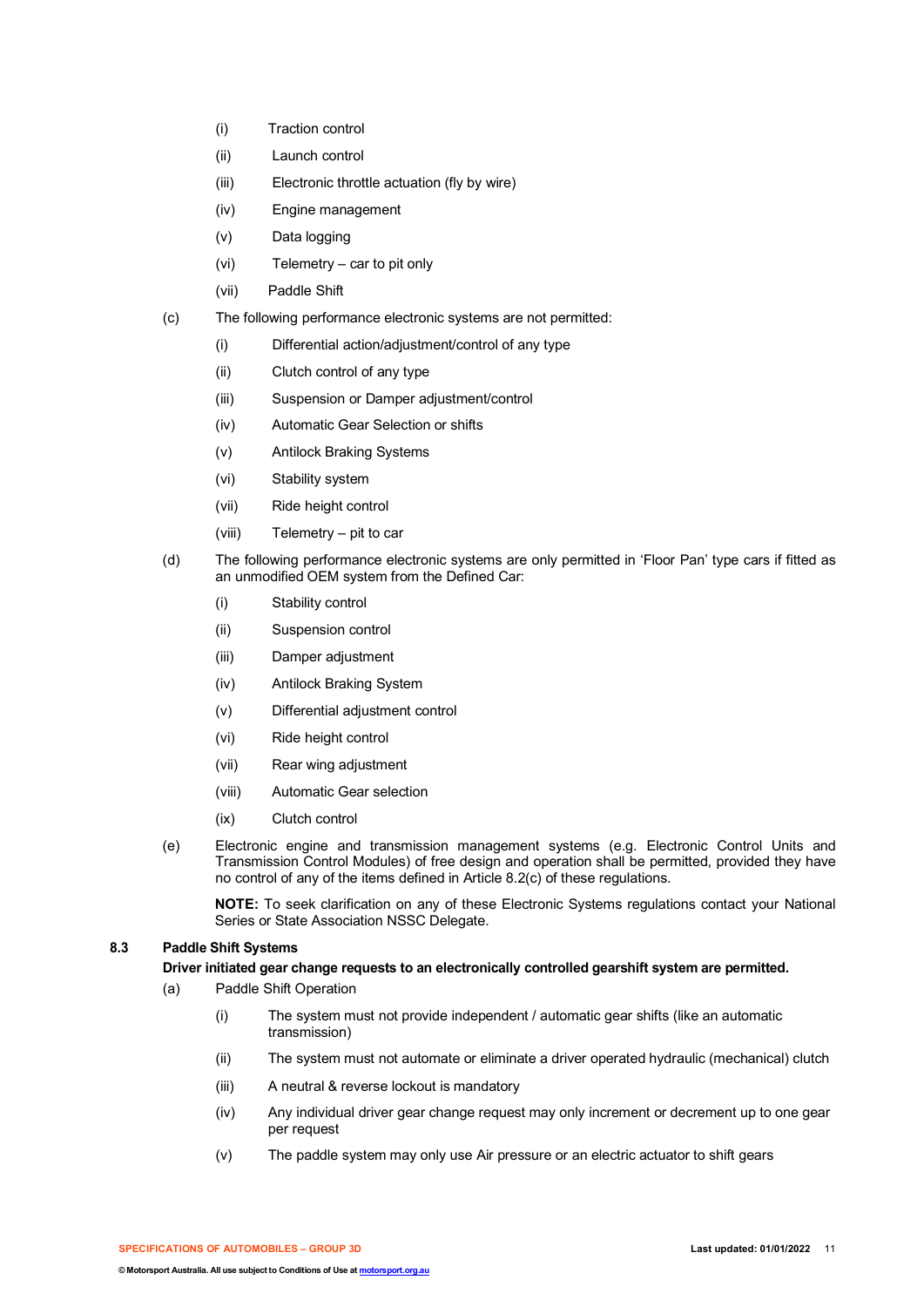- (b) Paddle Shift Installation
	- (i) air pressure tank must be rated higher than pump maximum operating pressure
	- (ii) air tank must have pressure relief valve (value less than tank maximum rating)
	- (iii) air tank must not be located within 500mm of fuel tank

## **9. SAFETY**

#### **9.1 FUEL & FUEL TANKS:**

The design, construction and components of the fuel system shall be free save for the following:

- (a) Only fuel as defined by Motorsport Australia shall be used in accordance with Schedule G.
- (b) An original fuel tank may be replaced. Refer to Schedule N, for guidance on fuel tank requirements.
- (c) A fuel tank or any fuel system component that is less than 500mm forward of the rearmost point of the coachwork (excluding the rear wing), shall be required to be protected by a crushable structure of Nomex® or aluminium honeycomb with a minimum thickness of 50mm to the rear, bottom and side surfaces of the fuel tank assembly.
- (d) A Bladder-type fuel tank that is mounted inside the cockpit area, and compliant with FIA FT-3 or higher specification, shall have an outer case manufactured from material with the minimum specification of aluminium 1.5mm material thickness 5005 H34; or 1.5mm material thickness 6061 T6 or steel with a 1.5mm minimum material thickness.
- (e) A fuel tank that is not a safety-type tank approved by the FIA shall be either a foam-filled plastic safety tank or a foam-filled tank fabricated from material with the minimum specification of aluminium grade 5005H34, 5083H321, or 6061T6, or steel each with a minimum material thickness of 3.0mm.
- (f) A fuel tank mounted inside the cockpit area must have as a minimum a 20mm drain hole in the floor below the tank to allow any fuel to escape the cockpit in the event of a leak.
- (g) Fuel tanks that are mounted inside the cockpit area are to be fully covered and separated from the driver by a fluid and flameproof bulkhead or cover.

## **9.2 FIRE EXTINGUISHER:**

For the purpose of fire extinguisher access it shall be permitted to have a maximum of two holes either in the bottom corners of the rear window or in the forward corners of the boot lid, no more than 25mm from the edges of either and a maximum diameter of 52mm. These holes are in addition to the rear vent allowance defined in Article 4.10. Refer Appendix A.

## **9.3 WINDOWS:**

For each front door window fitted that is covering the whole of the window opening, an open slot shall be incorporated into the window of a minimum size 150mm x 50mm located within 30mm of the window edge to allow the window to be removed without tools in the case of an emergency. Refer Appendix A.

#### **9.4 SCATTER SHIELD:**

For vehicles where the engine has been relocated from the original manufacturer's position, or an alternative engine other than that optioned by the manufacturer has been installed, it must be fitted with a scatter shield incorporated into the driver's side of the transmission tunnel. The scatter shield must comply with "Schedule M - General Requirements". The scatter shield or blanket is to be fitted as close as possible over the clutch housing assembly.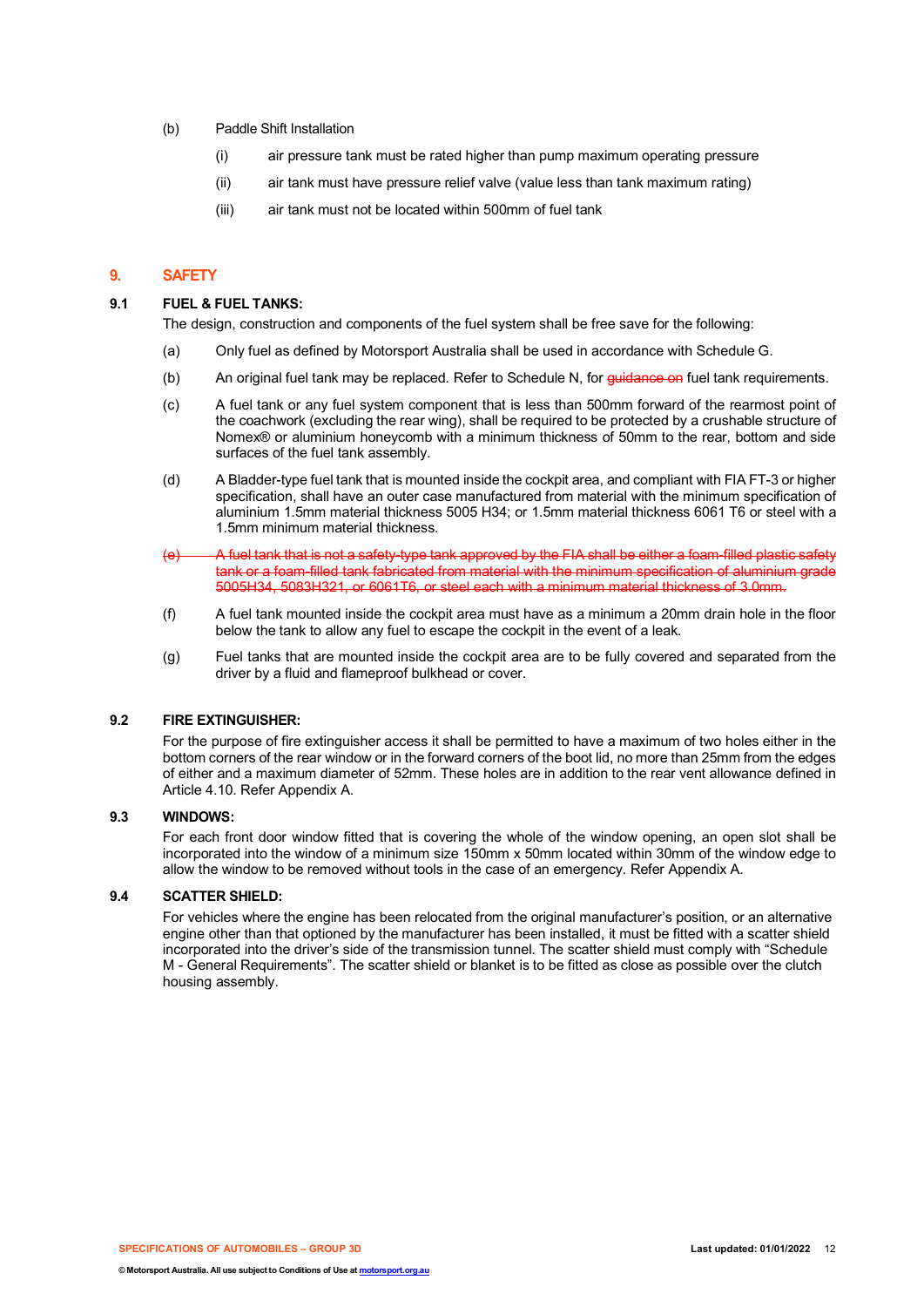## **APPENDIX A**

**Diagram 1** 





**Diagram 2**